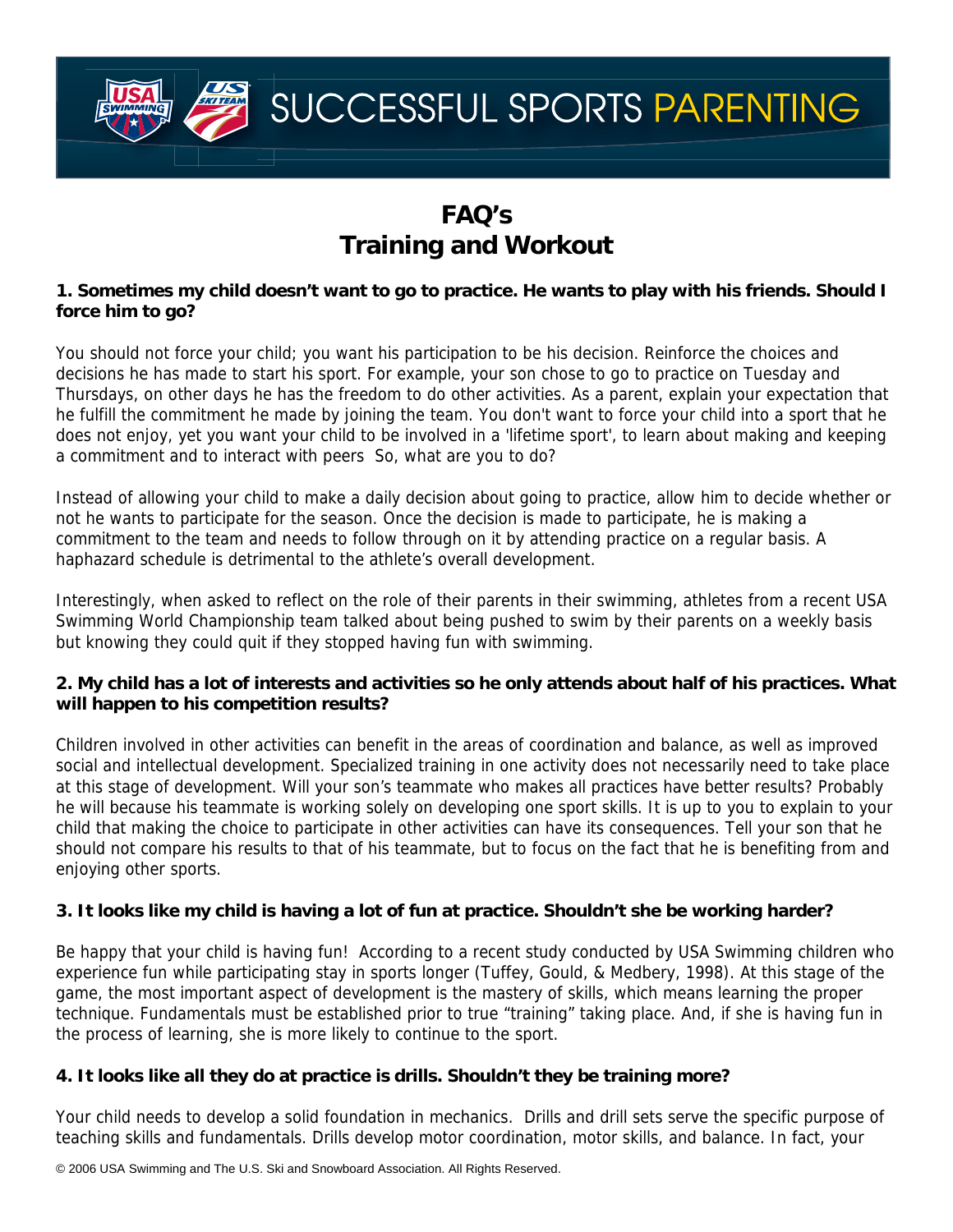

child's coach may prescribe a particular drill, just for your child, in order to improve an aspect of her technique. In addition, she may actually be experiencing a "training" benefit from drills. Drills require concentration and aerobic energy to do them correctly.

#### **5. My daughter's coach sometimes makes her "sit out" for disciplinary reasons. Isn't that a waste of her time?**

The coach has set up expectations of proper behavior. Hopefully, your child is aware of the consequences of testing these boundaries. Obviously the coach is reinforcing what is expected of the children at practice. We encourage you to reinforce the coach's practice expectations by discussing your child's behavior and the consequences of that behavior. Hopefully, this "time out" begins to reinforce self-discipline, accountability and respect for others.

## **6. My son complains that some of the kids cheat in practice. What should I tell him?**

Praise him first for completing the workout the coach offers. Remind him that he is there to improve himself and he can't control what his teammates do. Tell him however, that his best course of action is to continue to do things right and others may actually be influenced by his good example. By committing to do his best at all times, over the long haul he will reap the benefits of his hard work.

## **7. My daughter just moved up to the Senior Group. Now the coach wants her to train twice a day. Is this really necessary?**

Your child has established proper technique and fundamentals by progressing through the levels of the team. It is appropriate at this stage of your daughter's career development to increase the training loads. This includes adding the two mornings per week. Although morning practices come extra early, most coaches feel that this level of commitment is necessary for your daughter to reach the next level of her career.

Training for competitive sports is demanding on young athletes. As athletes develop, they need to understand the upcoming time demands. One specific principle of training that applies is the progressive overload principle. A person must be stressed slightly more each day over time to continue to improve. In order to do that, the coach must plan additional time. The addition of morning workouts often becomes necessary for the coach to develop young athletes to their maximum potential.

#### **8. What type of commitment is needed for higher levels of competition?**

While an athlete's performance is influenced by numerous factors, there are three that exert the greatest influence: physical, technical and mental. As athletes progress, a greater commitment, of both time and energy, is needed to enable an athlete to address all of these factors.

Additionally, the athlete is asked to take more responsibility for and ownership of his practice and competition performance. One way of doing this is by accepting responsibility for leading a lifestyle conducive to performance, i.e., proper nutrition, adequate sleep, time management and managing extra-curricular activities.

#### **9. Is my teenager sacrificing too much to train?**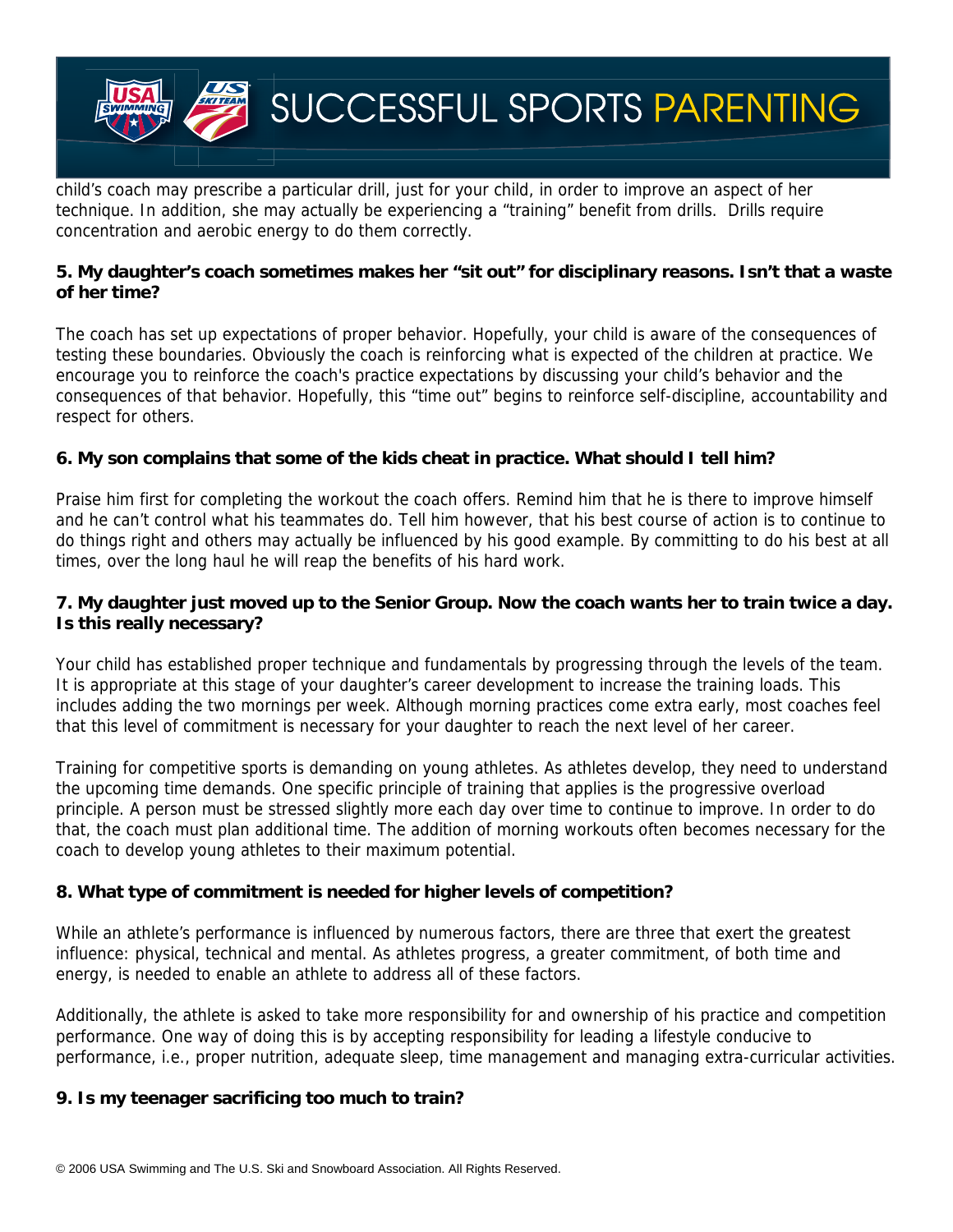

What you may consider a sacrifice, such as missing a school dance, football game or simply going out with friends, your child many not consider a sacrifice at all! Instead, your child has chosen to commit to his sport. By doing so, he realizes that a certain level of training is necessary for him to achieve greater goals and does not look at these activities as missed opportunities. Keep in mind that your child realizes missing a workout is like missing sleep, it cannot be made up. If, however, your child is expressing sentiments that he is missing these chances, then it is time to re-evaluate the balance in his activities.

### **10. What does the coach mean when she says that my teenaged daughter controls 80% of her own training?**

At this stage it is important for the athlete to take full responsibility for her sport. Your coach is just reinforcing this concept. Having a good attitude, developing proper time management, and demonstrating a strong work ethic are important both in and out of the practice and competition. What your child's coach is referring to is what we call "hidden training factors." She is in control of what she eats, how much sleep she gets, her practice attendance, and even her effort on practice sets. This may really add up to even more than 80%.

## **11. My child used to compete in all of the events, but now her coach has her focusing on only a few.**

Prior to now, your child needed to acquire a wide range of skills and the aerobic development necessary to allow for this specialization. At this point in her career, her physical development allows her to train for specific events. Children at this stage have reached the physical maturity necessary to specialize in particular events for which they are best suited.

# **12. I notice the coach having meetings with the older athletes at the beginning of the season. What are they talking about? Is he asking for input?**

Typically the coach likes to share his seasonal plan with the group prior to the start of the season, as well as reviewing the previous season's strengths and weaknesses. This plan highlights the major competition, tapering and the overall training plan. By presenting the athletes with information, the coach is making the athlete part of the process. This meeting may also be a prelude to individual goal setting sessions and an opportunity to begin to build team unity.

# **13. My child was very successful as very young child. How can I help her reach the next level?**

When your daughter is making the transition, she needs to realize that she is participating at a higher level. Improvements are in tenths and hundredths, rather than seconds, due to biological and physiological factors.

Throughout her career, you have been very supportive. This support is still needed but it may have to be a little different than in the past. It is a good time to discuss with your daughter what she needs from you. Do not be afraid to ask her "How can I support you in your sport?" While you are an important part of her support network, realize your daughter, at this level, should be taking on more ownership of her athletic career.

## **14. I want my son to qualify for Nationals so badly, but he keeps just missing. What can I do to help?**